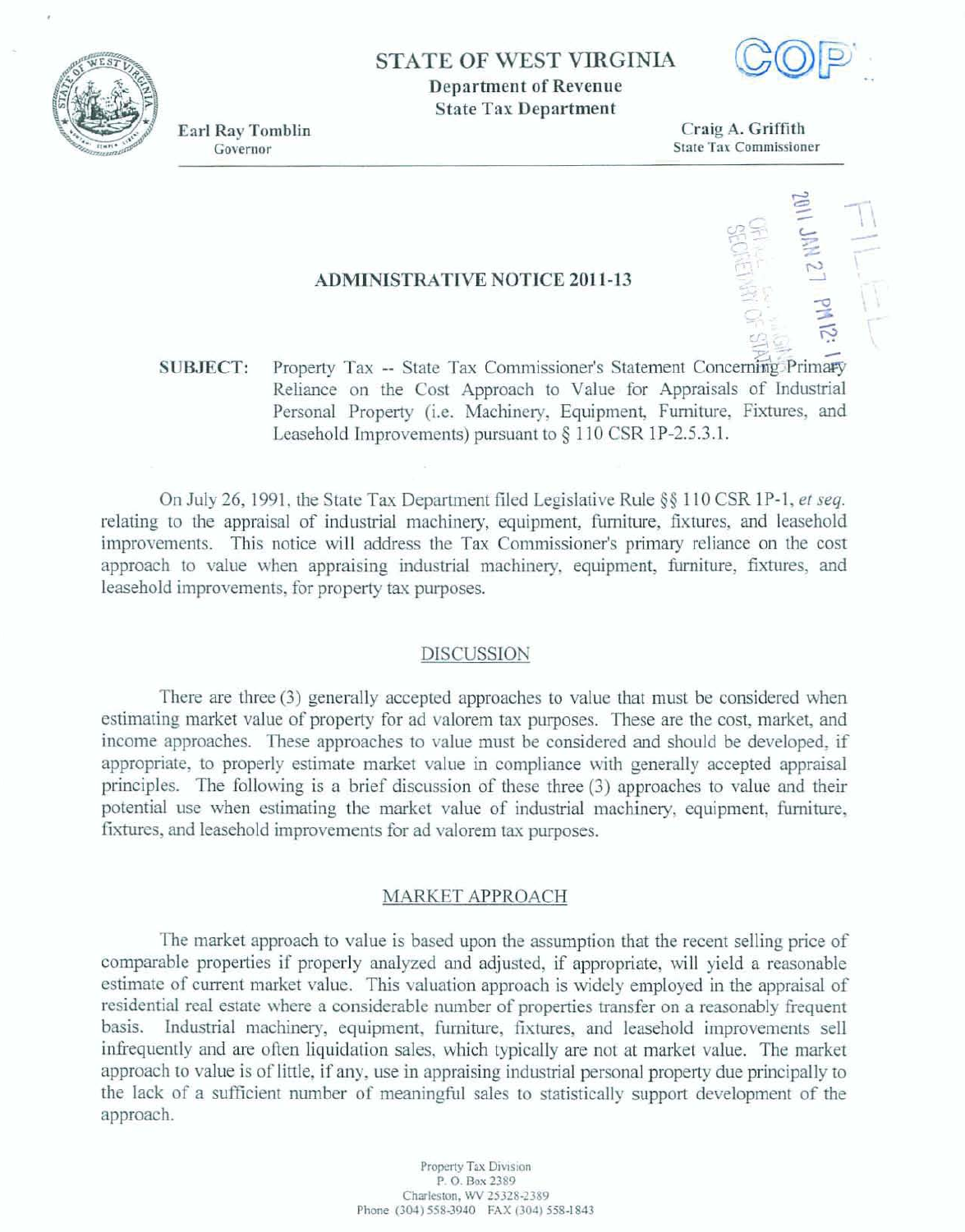#### INCOME APPROACH

The income approach to value is based upon the assumption that a property is worth the hture income, discounted to present worth, that it will generate for a prospective buyer. The income approach is widely used in the appraisal of various types of income producing properties; however. the approach has limited use in the appraisal of industrial machinery, equipment, furniture. fixtures. and leasehold improvements because of the difficulty in estimating future net benefits: except in the case of certain kinds of leased equipment. When reliable data on equipment leascs is available, the income approach can provide reliable estimates of fair market value.

# COST APPROACH

The cost approach to value is based upon the assumption that the cost of a property, less depreciation (loss in value), yields a reasonable estimate of market value. Depreciation is a loss in value due to physical deterioration through use, functional obsolescence through design or utility, and economic obsolescence due to outside market forces.

Costs used in the cost approach can be original, acquisition, replacement, or reproduction costs. although often only original or acquisition costs are readily available. Original cost is the cost of acquisition of a property. Reproduction cost is the cost of reproducing an exact replica of a property. Replacement cost is the cost of replacing a property with one of like utility. The cost approach may be most consistently applied to machinery, equipment, furniture, fixtures, and leasehold improvements because of the availability of reliable data such as the original or acquisition cost.

The State Tax Department trends the original or acquisition cost to today's replacement cost and depreciates the replacement cost, based on age and condition, to estimate a property's current market value. This process is recommended by the International Association of Assessing Officers' Standards on the Valuation of Personal Property.

This process is as follows:

| Original or |           | Today's                  |                  | Current |
|-------------|-----------|--------------------------|------------------|---------|
| Acquisition | $Trend =$ | Replacement or           | Depreciation $=$ | Market  |
| Cost        | Factor    | <b>Reproduction Cost</b> | Factor           | Value   |